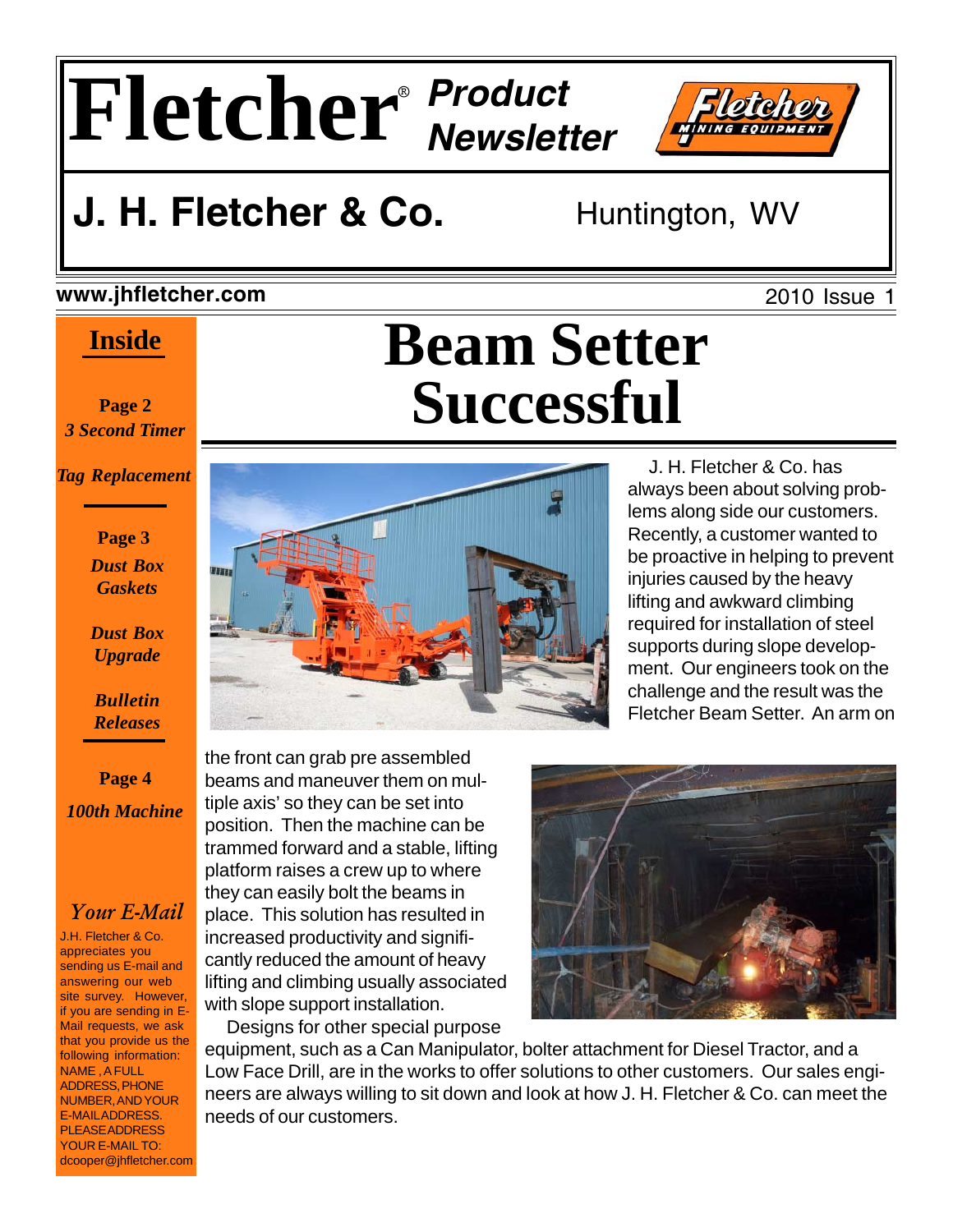### **IMPROVED THREE SECOND DELAYED START RETROFIT**

 During the past year a few of our customers have experienced trouble with the three second delayed start device. Since 2006, J.H Fletcher & Co. permissible AC roof bolters have been equipped with this device. The addition of this timer results in the machine having a "jog" function: immediate starting, but releasing the "start" button stops the motor.

 If the start button is held in for more than 3 seconds, the motor will continue to run, and the stop switch must be activated to shut down the motor(s).

 In order to prevent any bypassing of this device or an interruption in operation, J.H. Fletcher & Co. has now worked with our vendor to develop an improved delay start device. We believe the new timer will provide more reliable service in the mining environment.

 Basically, we have used two different relays to perform this function. Initially P/N 124418 relay was used, which was later replaced with P/N 124991. In either case, one relay per motor was required.

#### **Replacement Parts:**

 Should a replacement relay, either 124418 or 124991 be requested, the following must be determined.

 Has the machine been modified using the Timer Upgrade Kit?

If **NO**, then the appropriate upgrade kit should be provided.

P/N 125810 – Timer Upgrade Kit, Single Motor Machine

P/N 125811 – Timer Upgrade Kit, Dual Motor Machine



If **YES**, then all that is required is a replacement P/N 125822 relay assembly.

In any case, drawing 125810.12XA.dft and 125811.12XA.dft will be sent along with the new timer(s) and hardware.

#### **Newer Machines:**

 If you have a machine that is being delivered in 2010, the 125822 relay will be installed in new controllers, and the appropriate P/N will be called out in the parts book. On those machines, only the 125822 relay assembly will be required.

 If your 3 second timer is operating properly now, there is no need to replace the timer. However, if you are experiencing any kind of problem, please order the components from J.H. Fletcher & Co. or one of our authorized parts distributor.

# **TAG REPLACEMENT**



 Fletcher wants to make sure operators and maintenance personnel stay informed of potential dangers and hazards associated with roof bolting equipment. Not only do we evaluate the machines themselves but we also look at ways to make

warnings clear and concise. Fletcher now has available tag number 359162 as a replacement for 159538. This danger notice alerts maintenance personnel to securely block all moving parts and lock-out power before performing maintenance. (If you would like to receive this tag, contact the Fletcher service department.)

 Fletcher reminds all personnel, operating or working on Fletcher equipment, that maintaining warning, caution and danger tags is just as important as maintaining the machine. Keep tags clean and legible and order replacements from Fletcher when necessary.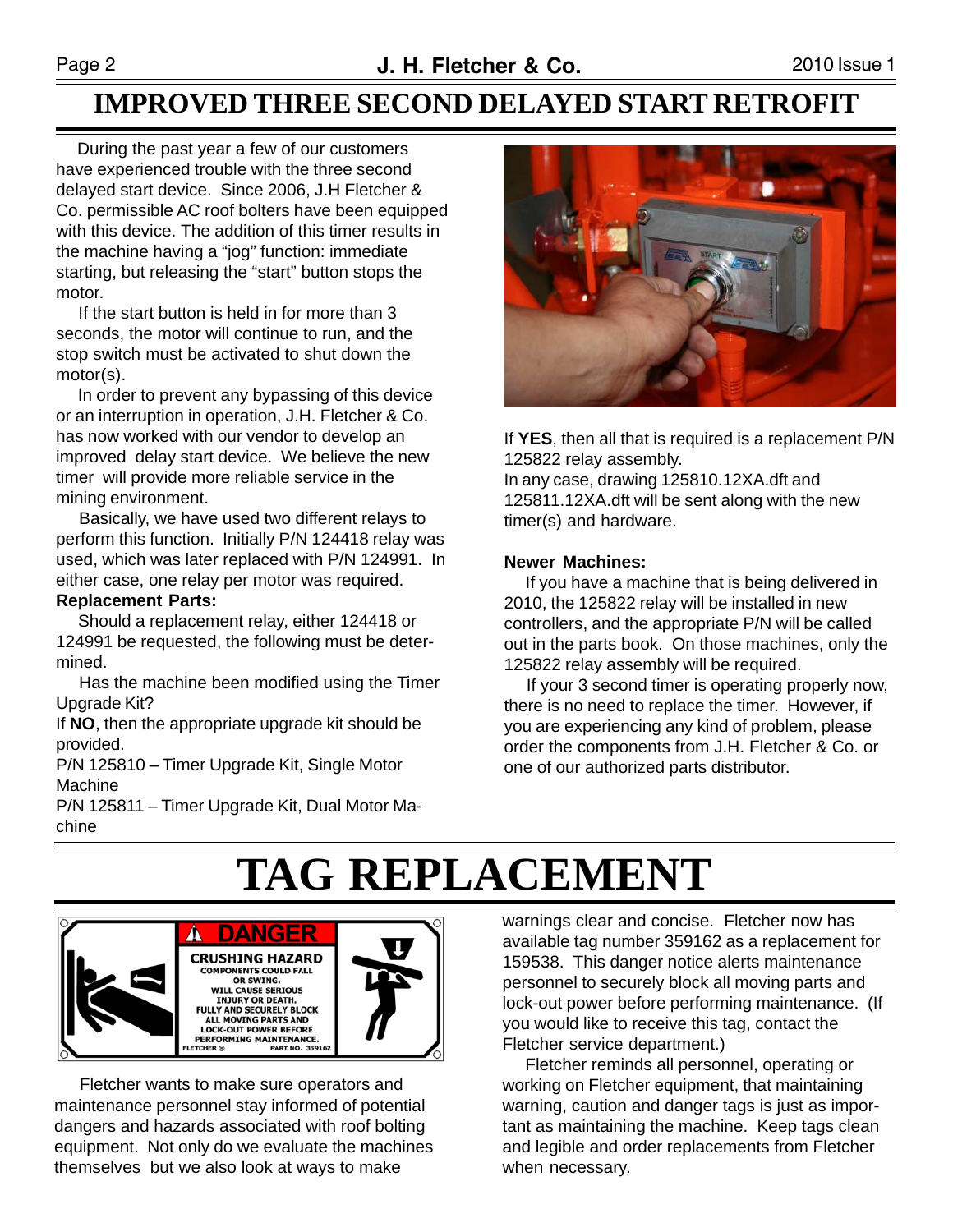## **DUST BOX GASKETS**

 A dust box gasket provides a vacuum seal on the dust tank. When the gasket wears out, the maintenance personnel must replace the gasket with the proper material to help maintain adequate vacuum in the dust collection system. J.H. Fletcher & Co. now has a repair kit for the dust tank(s) seal. Call the Fletcher Service Department with your machine serial number and they can provide the correct replacement kit. The kit includes a brush,

gasket and resin. We recommend that you provide this information to all component purchasers and maintenance personnel.



**DUST BOX UPGRADES**

 J. H. Fletcher & Co. has designed numerous approved dust boxes. However, if you want to upgrade your dust box, Fletcher now has baskets and trays for the inside. These trays provide the operator with a means to remove the dust and deposit it according to their mine plan. The basket is used alone to hold the dust bags if so equipped. By using the basket, the dust bag fills up more efficiently due to the increase in air circulation. If the bags are not being used, the baskets are removed and the trays are used alone. Contact the Fletcher

service department with the part number of the dust box on your machine and they can help determine which tray/ basket combination will work best.



# **BULLETIN RELEASE NO. 114**

 In November 2009 an accident occurred at a West Virginia mine. The information obtained by J.H. Fletcher & Co. indicates that the roof bolter operator ribbed the tram canopy while tramming the roof bolter. The damage to the tram cylinder was so severe that the cylinder eye separated from the cylinder rod. When this event took place, the cylinder was no longer connected to the tram canopy and the canopy fell on the operator's head. Anytime the machine strikes the rib, any structure, or another piece of equipment the operator must stop the machine as soon as possible in a safe place and thoroughly examine the machine for damage that could alter the function. This bulletin, only for two-leg hinged canopy design, discusses the development of "tram canopy stops" which can

limit the fall of the canopy if the canopy cylinder is damaged. This bulletin is being sent to all customers. If you did not receive this bulletin, contact the Risk Management department or download the bulletin from www.jhfletcher.com.



## **BULLETIN RELEASE NO. 115**

 In February 2010, J.H. Fletcher & Co was notified by our vendor, Mining Controls Inc. (MCI), that the light packing glands distributed by MCI in the time period of July 24, 2009 through November 25, 2009 may be undersized. Fletcher has found that these glands were used in specific machines over the last year only. In an effort to assist our customer with the MCI notification, J.H. Fletcher & Co. will provide grommets free of charge for these specified machines. If you own one of these machines, Bulletin No. 115 is being sent to you. Please review this document and contact Fletcher if you decide to replace the grommets.